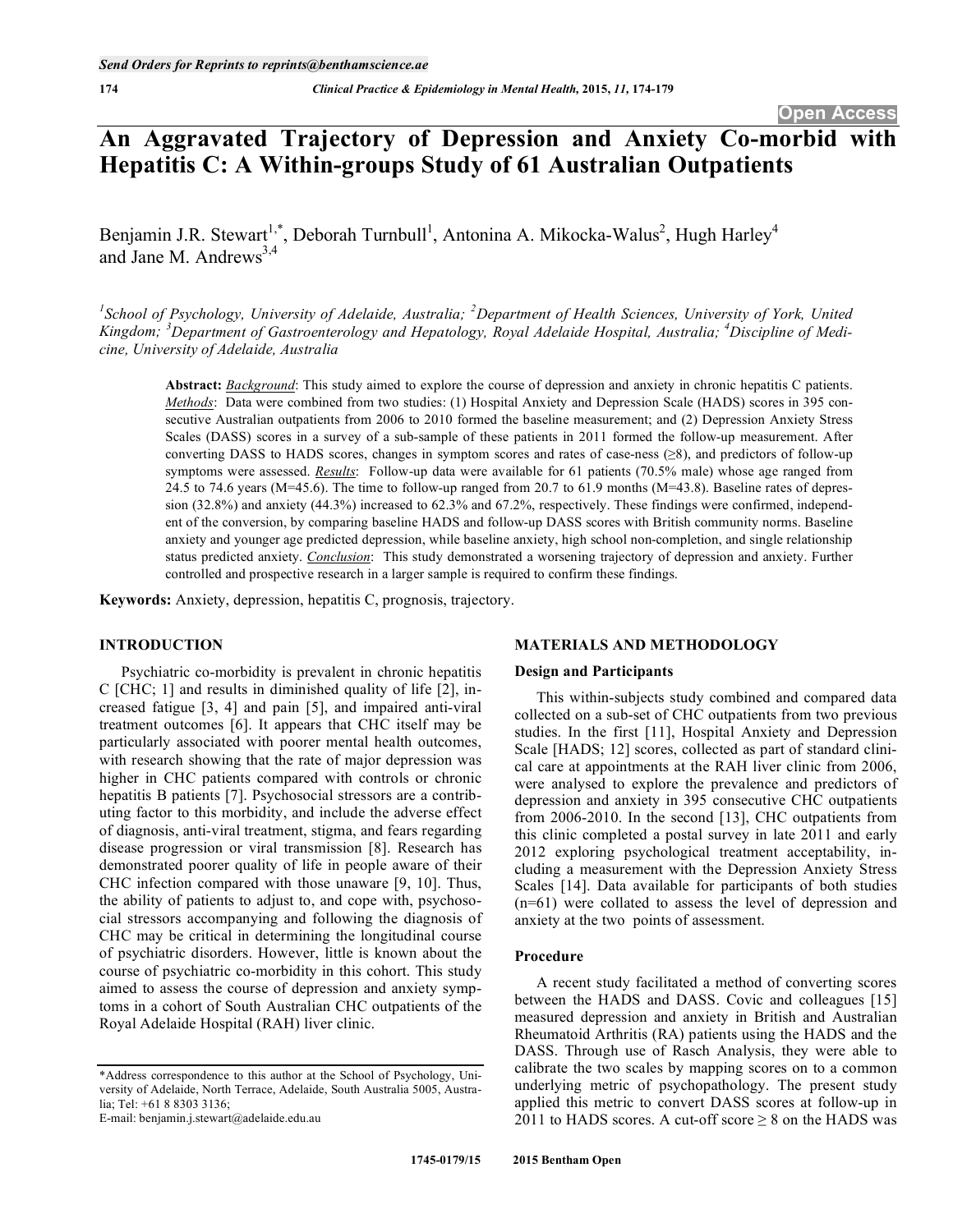used to determine depression or anxiety, in accordance with recommendations [16, 17]. The ethics committees of the RAH and University of Adelaide provided approval for the two studies comprising it the data for this paper. This research was conducted in accordance with the Declaration of Helsinki.

# **Analysis**

Differences between HADS scores at baseline (T1) and converted HADS scores at follow-up (T2) were compared using repeated samples t-tests. Rates of case-ness at T1 and T2 were compared using McNemar's test. Levels of depression and anxiety were compared against British norms for T1 HADS scores [18] and T2 DASS scores [19], and the discrepancy between effect sizes analysed, in order to provide an assessment of change independent of DASS conversion. Univariate associations with T2 HADS scores were conducted using Pearson's correlation for continuous predictors and independent samples t-tests for categorical predictors. Multivariate associations were tested using linear regression models with hierarchical entry of predictors with a univariate association of p<0.05, with baseline depression and anxiety scores entered at Step 1, and all other predictors at Step 2.

# **RESULTS**

Socio-demographic and medical data is presented in Table **1**. Of the 61 participants for whom T1 and T2 data was available, 43 (70.5%) were male. Their age ranged from 24.49 to 74.61 years (M=45.61, SD=10.08) and the time between T1 and T2 assessments ranged from 20.64 to 61.92 months (M=43.80, SD=12.24).

As shown in Table **2**, depression and anxiety rates increased by T2. The odds of developing new depressive caseness by T2 was 10 times higher than the odds of T1 cases going into remission from depression  $(p<0.001, 95\%$ CI:2.34-42.78). Similarly, the odds of developing anxiety case-ness by T2 was 4.5 times higher than the odds of remission from anxiety by T2 (p=0.004, 95% CI:1.52-13.30). Finally, the odds of developing co-morbidity by T2 was 4 times higher than the odds of remission from co-morbidity by T2 (p=0.004, 95% CI:1.50-10.66).

As shown in Fig. (**1**), the sample as a whole experienced a significant increase in both depression  $(t(60)=6.41)$ , *p*<0.001, *d*=0.82) and anxiety (*t*(60)=4.08, *p*<0.001, *d*=0.52) from T1-T2. When analysed based on case-ness at T1, depression scores increased significantly in patients without baseline case-ness  $(t(31)=6.28, p<0.001, d=1.15)$  and with one baseline disorder (*t*(10)=2.87, *p*=0.017, *d*=0.88) but not in those with T1 co-morbidity  $(t(17)=1.64, p=0.120, d=0.39)$ . Anxiety scores increased significantly in those without baseline case-ness (*t*(31)=5.24, *p*<0.001, *d*=1.01) and remained stable in those with one baseline disorder  $(t(10)=0.75)$ , *p*=0.473, *d*=0.23) or T1 co-morbidity (*t*(17)=0.53, *p*=0.605, *d*=0.13).

| Table 1. | Socio-demographic and medical characteristics of patients. |  |
|----------|------------------------------------------------------------|--|
|----------|------------------------------------------------------------|--|

| <b>Categorical variables</b>       |                           | $\mathbf n$  | $\frac{0}{0}$ |
|------------------------------------|---------------------------|--------------|---------------|
| Gender                             | Male                      | 43           | 70.5          |
|                                    | Female                    | 18           | 29.5          |
| <b>Education</b>                   | Non-high school completer | 28           | 45.9          |
|                                    | High school completer     | 33           | 54.1          |
| <b>Relationship status</b>         | Not partnered             | 42           | 73.7          |
|                                    | Partnered                 | 19           | 26.3          |
| <b>Nationality</b>                 | Born in Australia         | 44           | 72.1          |
|                                    | Born overseas             | 17           | 27.9          |
| <b>Previous IDU</b>                | No                        | 20           | 32.8          |
|                                    | Yes                       | 41           | 67.2          |
| Anti-viral treatment from T1 to T2 | No                        | 30           | 49.2          |
|                                    | Yes                       | 31           | 50.8          |
| SVR from T1 to T2                  | No                        | 43           | 70.5          |
|                                    | Yes                       | 18           | 29.5          |
| Continuous variables               | Range                     | $\mathbf{M}$ | SD            |
| Age (years)                        | $24.49 - 74.61$           | 45.61        | 10.08         |
| <b>SEIFA</b>                       | $807 - 1098$              | 952.48       | 77.52         |
| Time since diagnosis (years)       | $1 - 40$                  | 12.51        | 8.07          |
| T1 to T2 interval (months)         | $20.70 - 61.93$           | 43.78        | 12.21         |

IDU=Injecting drug use, SEIFA=Socio-Economic Index For Areas Index of Advantage/Disadvantage, based on post-code areas.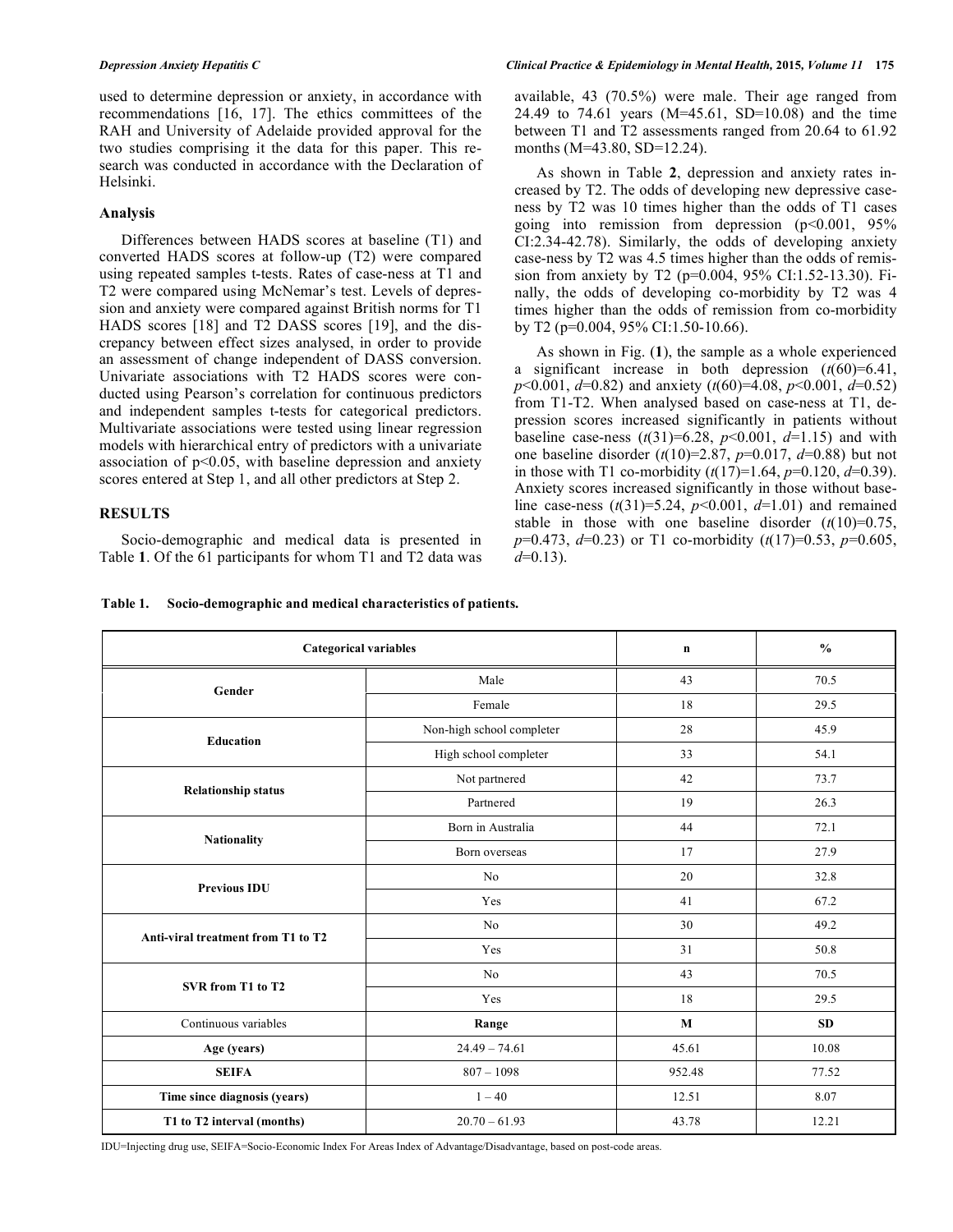|  | Table 2. Depression and anxiety case-ness rates at T1 and T2. |  |  |  |  |  |  |
|--|---------------------------------------------------------------|--|--|--|--|--|--|
|--|---------------------------------------------------------------|--|--|--|--|--|--|

|                         | Number of cases $\dagger$ (%) |                    |  |  |
|-------------------------|-------------------------------|--------------------|--|--|
| Case-ness type          | <b>Baseline</b>               | Follow-up          |  |  |
| Depression:             | 20(32.8)                      | 38(62.3)           |  |  |
| <b>Depression alone</b> | 2(3.3)                        | 5(8.2)<br>41(67.2) |  |  |
| Anxiety‡                | 27(44.3)                      |                    |  |  |
| <b>Anxiety</b> alone    | 9(14.8)                       | 8(13.1)            |  |  |
| Any disorder            | 29(47.5)                      | 46(75.4)           |  |  |
| One disorder            | 11(18.0)                      | 13(21.3)           |  |  |
| Co-morbid disorders     | 18(29.5)<br>33(54.1)          |                    |  |  |

**†** Cases are based on HADS subscale scores 8 ‡ Cases with 'Depression' or 'Anxiety' may also exhibit case-ness of the other disorder type, as compared with 'Depression alone' or 'Anxiety alone' wherein these cases only exhibit case-ness of that disorder type.



# **Fig. (1).**

As shown in Fig. (**2**), at T1 the present sample was significantly disadvantaged and was compared to British community HADS norms with respect to both depression (*t*(1851)=4.03, *p*<0.001, Cohen's *d*=0.46) and anxiety (*t*(1851)=2.43, *p*=0.015, Cohen's *d*=0.29). When DASS scores were compared to British norms at T2, this discrepancy had widened markedly for both depression (*t*(1853)=11.83, *p*<0.001, Cohen's *d*=1.15) and anxiety (*t*(1853)=12.44, *p*<0.001, Cohen's *d*=1.16).

Univariate predictors of depression and anxiety at T2 were then assessed, including age at T1, gender, nationality, education, the Socio-Economic Index For Areas (SEIFA) relative socio-economic advantage and disadvantage index based on post-code areas at T1 [20], relationship status at T1, previous injecting drug use (IDU), years since diagnosis at T2, the time between T1 and T2 assessments, anti-viral treatment between T1 and T2, achieving an SVR between T1 and T2, and T1 anxiety and depression. Depression and anxiety at T1 were significantly and positively correlated with both depression and anxiety scores at T2, while age at T1 was negatively correlated with depression scores at T2. Those

Those who had completed high school and those who were in a relationship at T1 had significantly lower depression and anxiety scores at T2.

Significant univariate predictors were then entered into the multivariate analysis, as shown in Table **3**. On step 1, T1 depression and anxiety scores were entered. Only anxiety was at T1 independently predicted both depression and anxiety scores at T2. At step 2, education and relationship status were entered into both models and age was added to the depression model. Age remained significant and explained an additional 11% of the variance in depression scores at T2, while education and relationship status remained significant and explained an additional 17% of the variance in anxiety at T2.

## **DISCUSSION**

This study demonstrated a poor trajectory of depression and anxiety in which four groups could be identified: (1) those who were non-cases at both baseline and follow-up (23.0%); (2) those who were non-cases at baseline, but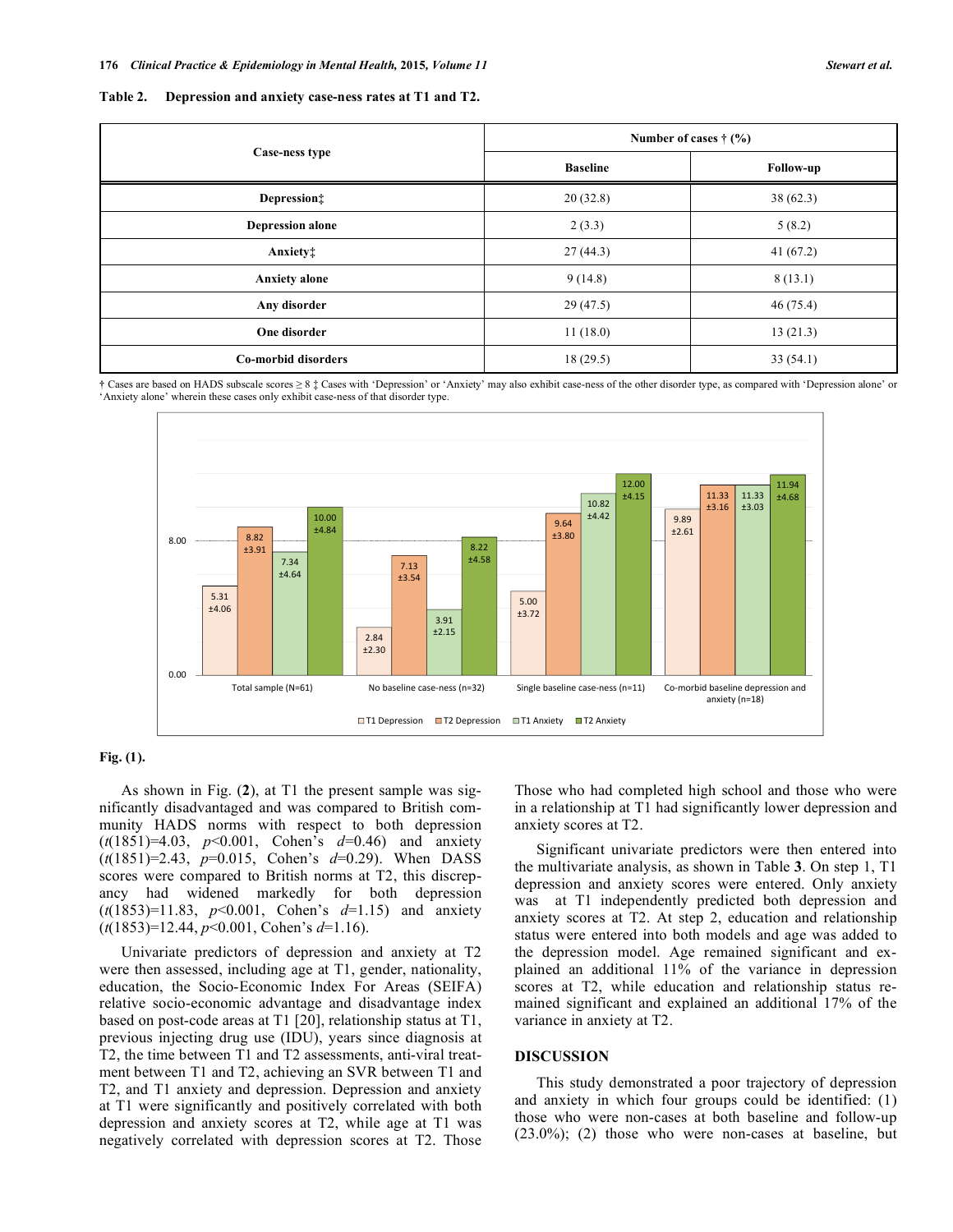

# **Fig. (2).**

### **Table 3. Multivariate analyses of T2 depression and anxiety.**

| Variable |                        | <b>T2 Depression</b> |      |               | <b>T2 Anxiety</b>        |                          |         |
|----------|------------------------|----------------------|------|---------------|--------------------------|--------------------------|---------|
|          |                        | b                    | SE b | $\pmb{\beta}$ | b                        | SE b                     | $\beta$ |
| Step 1   | Constant               | 5.64                 | 0.87 |               | 6.61                     | 1.10                     |         |
|          | T1 Depression          | 0.15                 | 0.15 | .16           | 0.03                     | 0.19                     | .03     |
|          | T1 Anxiety             | 0.32                 | 0.13 | $.38*$        | 0.41                     | 0.16                     | $.40*$  |
| Step 2   | Constant               | 10.10                | 3.42 |               | 6.52                     | 3.07                     |         |
|          | T1 Depression          | 0.11                 | 0.14 | .11           | $-0.10$                  | 0.17                     | $-.08$  |
|          | T1 Anxiety             | 0.29                 | 0.12 | $.35*$        | 0.42                     | 0.15                     | $.42**$ |
|          | Age                    | $-0.09$              | 0.04 | $-.23*$       | $\overline{\phantom{a}}$ | $\overline{\phantom{a}}$ | ۰       |
|          | High school completion | $-1.59$              | 0.90 | $-.20$        | $-2.90$                  | 1.10                     | $-.30*$ |
|          | Relationship status    | 1.56                 | 1.01 | .18           | 3.03                     | 1.23                     | $.28*$  |

For T2 depression, Step 1 Adjusted  $R^2 = 0.22$ , Step 2  $\Delta R^2 = 0.11$  (*ps*<0.05).

For T2 anxiety, Step 1 Adjusted  $R^2 = 0.15$ , Step 3  $\Delta R^2 = 0.17$  ( $ps \le 0.01$ ).

\* p<0.05, \*\* p<0.01

whose symptoms increased to case-ness thresholds by follow-up (29.5%); (3) those who were cases at baseline and follow-up (45.9%); and (4) the sole individual who was a case at baseline and recovered by follow-up (1.6%). Two studies have also reported worsening in symptoms over time in Crohn's disease [21] and cardiovascular patients [22]. However, these findings contradict the stability reported over one year in two smaller studies with CHC [23, 24]. Moreover, research in other populations have reported stability over time, including in the general population [25] and those with HIV [26, 27], irritable bowel syndrome and inflammatory bowel disease [24, 28], cardiovascular disease [29, 30], and RA [31, 32].

It is possible that the aggravated course observed here can be explained by the differential nature of CHC and the psychosocial stressors it poses and/or the nature of the populations that typically acquires CHC – comprising mostly current or former IDUs (67% in this cohort). Also, previous research has reported a worse prognosis for those with comorbid depression and anxiety [33, 34], which is common in CHC patients [1] and, particularly, in the cohort from which this sample was drawn [11].

However, this does not account for the aggravation in those without morbidity at baseline - the group in which the main symptom increase occurred. The correlation between depression and anxiety scores at baseline provides insight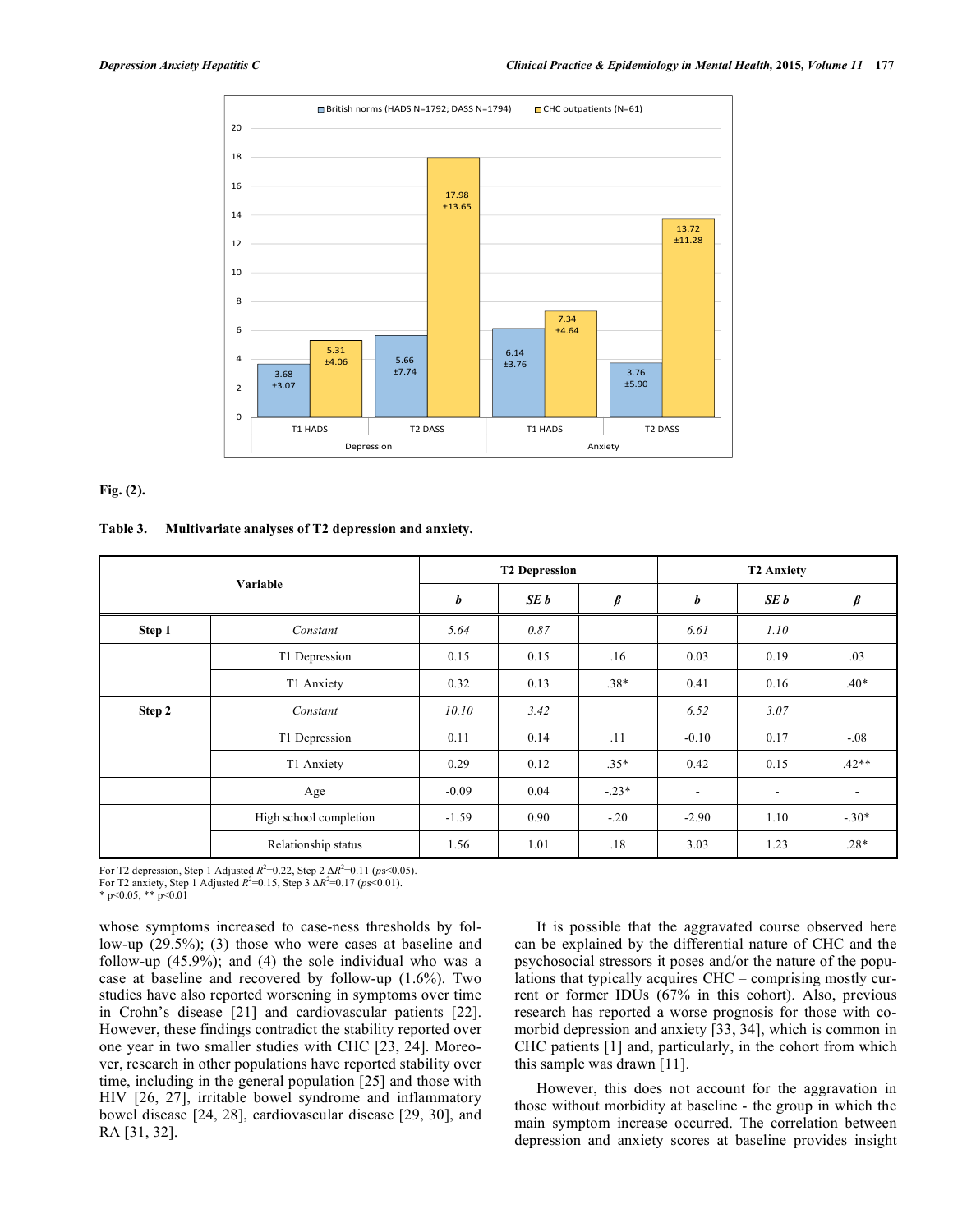into the general level of co-morbid symptomatology in the sample regardless of case-ness. In the British community, the correlation between HADS anxiety and depression scores is moderate  $(r=0.53, p<0.001)$ . In the cohort from which the present sample was drawn [11], the correlation is significantly higher ( $r=0.66$ ,  $Z=3.63$ ,  $p<0.001$ ), indicating a higher degree of co-morbid symptoms in this patient group.

Interestingly, time since diagnosis was not related to depression or anxiety at follow-up. There was also no association between the change in psychopathology and the variable time difference between the baseline and follow-up assessments across patients. This suggests that the aggravation in symptoms being observed may not be stemming from a failure and to adjust with the diagnosis of CHC per se or from the mere passage of time. It is possible that the progression observed reflects a difficulty in adjusting to new psychosocial stressors, such as disease progression and treatment considerations. These stressors do not occur at predictable time points following diagnosis, as CHC can progress quite slowly and patients may present for specialist treatment at different times following diagnosis.

In the multivariate analysis, baseline anxiety, but not depression, remained an independent predictor of both increased depression and anxiety at follow-up. This is supported by longitudinal community-based studies which have found that anxiety leads to depression more often than the reverse [33, 35]. After accounting for baseline depression and anxiety, age remained a significant predictor of decreased depression at follow-up, while education and relationship status remained independent predictors of decreased anxiety - consistent with other research [25, 36].

# **LIMITATIONS**

This study has a number of limitations. There were no control comparison subjects and the length of follow-up varied, due to this studies post-hoc use of routinely collected clinical data as the baseline measurement. While the present cohort was compared with normative data.The sample size was too small to match the age and gender which can influence the expression of mood and anxiety symptoms. Data was not available for whether patients were diagnosed with specific disorders. Symptoms of depression and anxiety can be present across varying mood and anxiety disorders as well as in other psychiatric illnesses including personality and psychotic disorders. It was also not possible to analyse previous or current psychiatric treatment. The sample was small and the participants of the second study who provided follow-up data were self-selected [13], introducing the possibility of sample biases. However, excluding a slightly lower response rate in previous recipients of anti-viral treatment (16% vs. 25%), there were no differences between survey responders and non-responders [13]. Critically, there were no differences in HADS scores. Thus, both non-responders and responders to the survey experienced comparable mental health at baseline. However, it is possible those who experienced a worse course of depression and anxiety after that baseline measurement were more inclined to respond at follow-up because the issue was more personally salient. The multivariate analysis should especially be regarded with caution due to the small sample size and relatively large number of predictor variables are used.

 The procedure of converting DASS scores at follow-up with HADS scores to compare symptoms rely on the assumption that the calibration of DASS and HADS scores by Covic and colleagues [15] is robust and equivalent between RA and CHC patients. To verify the findings independent of this conversion and its assumptions, baseline HADS and follow-up DASS scores were compared separately to British norms for the HADS [18] and DASS [19], respectively. At baseline, the present sample had significantly worse HADS scores than British norms. However, by follow-up this disadvantage, in comparison to British norms for the DASS, had inflated by a factor of 2.5 for depression and 4 for anxiety.

Finally, subjects who achieved a SVR between baseline and follow-up assessments were included, as many receive ongoing care to assess for viral relapse and manage existing liver damage. If the SVR rates of the sample that provided follow-up data were lower than normal, this could explain their poorer mental health. However, of the 31 patients who received anti-viral treatment, 58% achieved a SVR, consistent with rates in those treated with interferon and ribavirin [37]. Moreover, SVR was not associated with follow-up depression or anxiety in this study.

#### **CONCLUSION**

This study found a high rate of co-morbid depression and anxiety which increased markedly over a period of up to five years in a small sample of Australian CHC outpatients. Future research would benefit from a controlled, prospective analysis in a larger sample, involving multiple assessments of symptoms and a focus on potential intervening variables such as psychiatric treatment, social support, and changes in CHC to related psychosocial stressors.

# **CONFLICT OF INTEREST**

This study did not receive any specific funding from any agency in the public, commercial, or not-for-profit sectors. The authors declare that there is no conflict of interest.

### **ACKNOWLEDGEMENTS**

We would like to thank Dr. Tanya Covic and Prof. Alan Tennant for their assistance in facilitation the conversion of DASS to HADS scores.

### **REFERENCES**

- [1] El-Serag HB, Kunik M, Richardson P, *et al.* Psychiatric disorders among veterans with hepatitis C infection. Gastroenterology 2002; 123(2): 476-82.
- [2] Gutteling JJ, Duivenvoorden HJ, Busschbach JJV, *et al.* Psychological determinants of health-related quality of life in patients with chronic liver disease. Psychosomatics 2010; 51(2): 157-65.
- [3] Dwight MM, Kowdley KV, Russo JE, *et al.* Depression, fatigue, and functional disability in patients with chronic hepatitis C. J Psychosom Res 2000; 49(5): 311-7.
- [4] McDonald J, Jayasuriya R, Bindley P, *et al.* Fatigue and psychological disorders in chronic hepatitis C. J Gastroenterol Hepatol 2002; 17(2): 171-6.
- [5] Morasco BJ, Huckans M, Loftis JM, *et al.* Predictors of pain intensity and pain functioning in patients with the hepatitis C virus. Gen Hosp Psychiatry 2010; 32(4): 413-8.